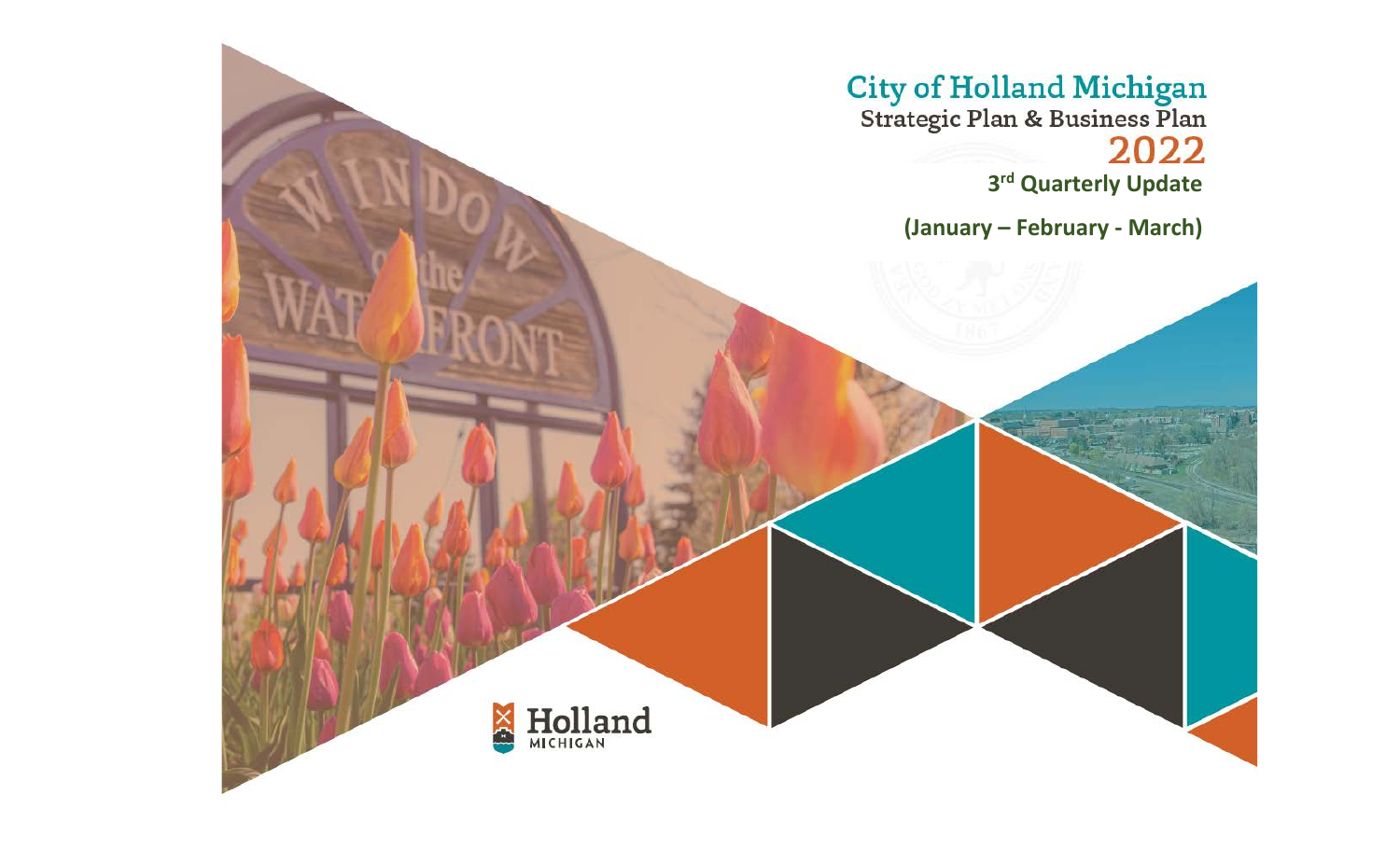## *GOAL 1: To Maintain and Improve a Strong Financial Position*

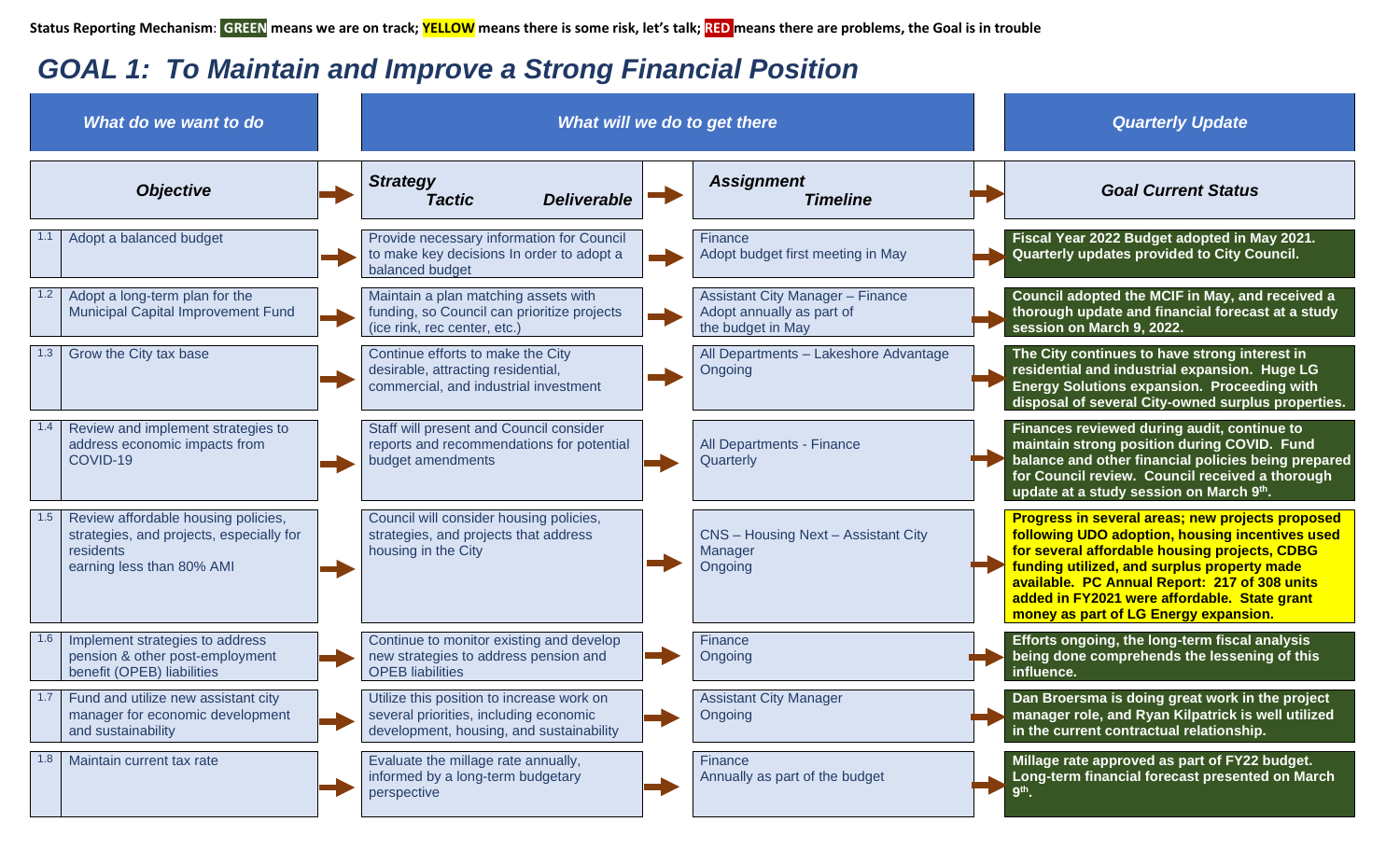**Status Reporting Mechanism**: **GREEN means we are on track; YELLOW means there is some risk, let's talk; RED means there are problems, the Goal is in trouble**

## *GOAL 2: To Enhance Connections with Stakeholders*

| What do we want to do                                                                                                |                                                                                                                                                                                                                                                              | What will we do to get there                   | <b>Quarterly Update</b>                                                                                                                                                                                                                                                                                |
|----------------------------------------------------------------------------------------------------------------------|--------------------------------------------------------------------------------------------------------------------------------------------------------------------------------------------------------------------------------------------------------------|------------------------------------------------|--------------------------------------------------------------------------------------------------------------------------------------------------------------------------------------------------------------------------------------------------------------------------------------------------------|
| <b>Objective</b>                                                                                                     | <b>Strategy</b><br><b>Tactic</b><br><b>Deliverable</b>                                                                                                                                                                                                       | <b>Assignment</b><br><b>Timeline</b>           | <b>Goal Current Status</b>                                                                                                                                                                                                                                                                             |
| Maintain and enhance regional<br>partnerships with stakeholders                                                      | Examine opportunities for increased<br>cooperation and collaboration with<br>stakeholders                                                                                                                                                                    | <b>All Departments</b><br>Ongoing              | Highlighted by several on-going or new initiatives;<br>ODC natural playground at WOW, GARE project<br>through Ottawa County with partnering<br>municipalities, CDBG and neighborhood<br>connector programming, participation in County<br><b>ARPA evaluation, and Fillmore Township</b><br>agreements. |
| Continue work on the priority of<br>Diversity, Equity, and Inclusion (DEI)                                           | Continue internal efforts to have culturally<br>competent staff that provide equitable<br>services to all. Maintain and deepen<br>partnerships with other organizations so<br>that we become a larger community that is<br>diverse, equitable, and inclusive | <b>All Departments</b><br>Ongoing              | Working on release of Gateways for Growth<br>Immigrant report, completed the October<br>Diversity Forum, celebrated International<br>Festival, GARE equity project with local<br>municipalities continues, and PSD consultant<br>begins work with downtown businesses.                                 |
| Provide effective information plans<br>for large City initiatives (recycling,<br>Broadband, Waterfront Holland)      | Provide a budget for and staffing resources<br>for effective public information plans on<br>important programs                                                                                                                                               | Mayor-Council<br><b>City Manager as Needed</b> | Continued success of new recycling program,<br>RFP's for Waterfront Holland received this<br>January, and expect to proceed on community<br>broadband question.                                                                                                                                        |
| Maintain and consider expanding<br>programs that connect citizens to city<br>government (Citizen Academy<br>Program) | Council will consider opportunities and<br>associated cost for citizen engagement<br>programs                                                                                                                                                                | <b>All Departments</b><br>January 2022         | Cautious approach in COVID, did return to some<br>citizen engagement events, International Festival,<br><b>Junior Police Academy, Polar Patrol.</b>                                                                                                                                                    |
| Maintain and consider opportunities<br>for civic engagement and improved<br>civic discourse                          | Council will consider opportunities and<br>associated cost for citizen engagement<br>programs                                                                                                                                                                | <b>All Departments</b><br>January 2022         | Ongoing effort, the e-comment email process has<br>generated significant involvement. Much interest<br>in certain projects/UDO. Mayor video messages<br>have been well received. Popular annual fiscal<br>report to budget in brief to easily communicate<br>with citizens.                            |
| 2.6<br>Council has a budget for and<br>participates in trainings and<br>community events                             | Council is informed of opportunities and<br>regularly attends trainings and community<br>events                                                                                                                                                              | Council<br>Ongoing                             | Information is regularly included in City Manager<br>Friday communications. Several events<br>returning as COVID has somewhat lessened.                                                                                                                                                                |
| Maintain and improve<br>2.7<br>communications to promote and<br>market Holland                                       | Council will review existing<br>communications plan(s) and consider new<br>opportunities in this area                                                                                                                                                        | <b>Assistant City Manager</b><br>Ongoing       | Always an area of focus. Communication and<br>video team highlighted recycling, a monthly<br>update from the Mayor, and partnership with<br>West Coast Chamber in this last quarter.                                                                                                                   |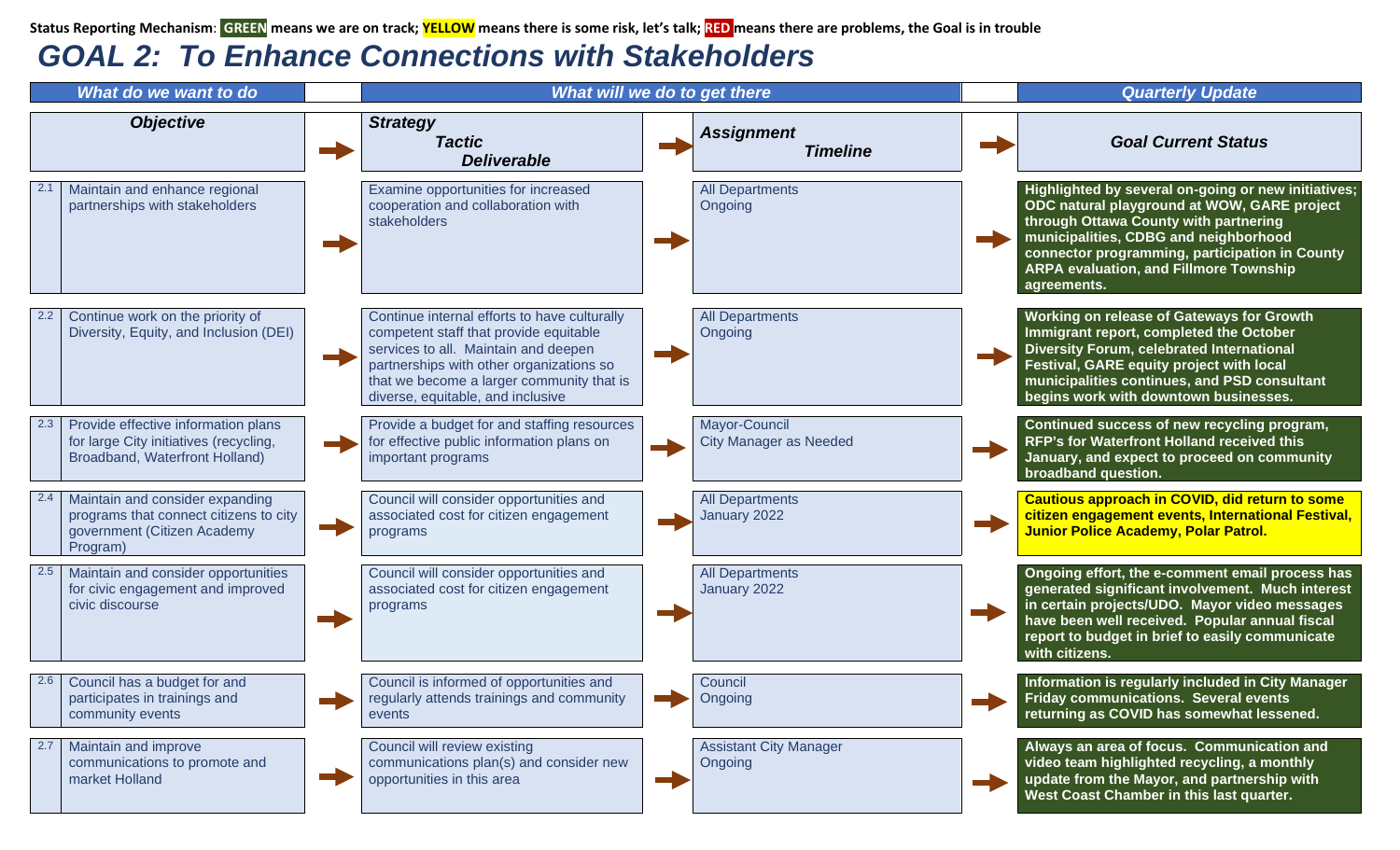## *GOAL 3: To Continually Improve the City Organization*